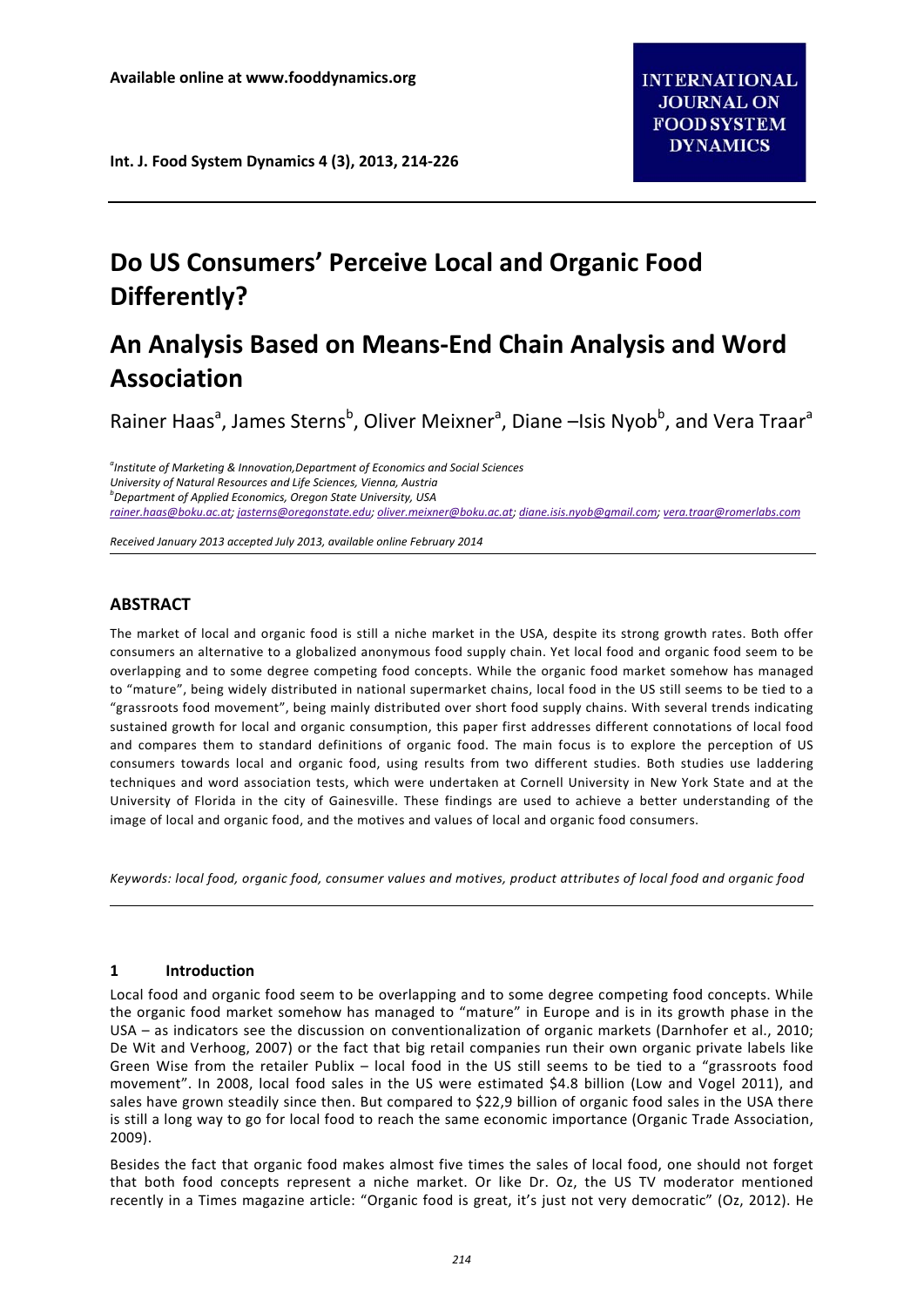even went so far to label it as "elitist food" for the 1%. Looking at the sales numbers he is not far from right, organic food sales had a share of 3,47% of all food sales in the US in 2009 (yet with a growth rate of 15,8%, Organic Trade Association, 2009).

Local and organic food seems to be the "natural" answer to an ever increasingly global food supply. Technological and organizational innovations in the last 150 years (rise of agricultural productivity, greater durability of food, cheaper and better transport systems, global trade, …) changed the way, how we produce and consume food significantly, making an industrialized agrifood system the predominant form, for better or for worse. An abundant food supply at affordable prices is attended by negative consequences such as food scandals of national dimensions (e.g. Chinese strawberry scandal in Germany, spinach scandal in USA; Flynn 2009; Anon 2012), loss of natural flavors, freshness and for some most importantly a non existent relation to agriculture (Pollan, 2007; Singer & Mason, 2007). The approx. 42.000 items in an average US supermarket (FMI, 2013) travel between 2.500 and 4.000 kilometers from farm to supermarket (Worldwatch Institute, 2008) and 85% of them stem from other states or other countries (Union of Concerned Scientists, 2004). For consumers the origin of raw materials used in convenience or processed food is in most cases a "black box". Local or organic food seems to step into this gap, bringing the consumer nearer to the source of production. Local food tells "the story behind the food" (Thompson et al., 2008) and "reconnects" consumers with what they eat and who is the producer (Ilbery et al., 2005).

With several trends indicating sustained growth for local consumption, this paper first illustrates key market data about local and organic food in the US, before explaining different connotations of local food and comparing them to standard definitions of organic food. The main focus is to explore the perception of US consumers towards local and organic food, using results from two different studies, which were undertaken at Cornell University in New York State and at the University of Florida in the city of Gainesville. The applied method in both cases is laddering technique and word association test. These findings are used to arrive at a better understanding of the image of local and organic food, and the motives and values of local and organic food consumers'.

This paper starts with a description of the local and organic food market in the USA. Then a discussion of the definitions of organic and local food follows, with a focus on the differing views of consumers about local food. The methodology describes the use of the laddering technique and means end chain analysis before the results are presented.

## **2 The market for local and organic food in the USA**

Of all US farms that produce *local products*, 43% of them produce vegetables, fruits or nuts and sell them mainly over two groups of distribution channels (Low and Vogel, 2011). Main distribution channels are direct‐to‐consumer outlets (farmers' markets, roadside stands, farm stores or community supported agriculture) or short intermediate channels (local and regional grocers, restaurants and distributors).

Also in the *US organic market* the fruit and vegetable category is the biggest one and accounts for 37% of total organic food sales in 2008. The second largest organic categories (14%) are beverage and dairy (Organic Trade Association, 2009). The maturing organic market shifted gradually from short direct distribution channels to specialized organic stores to large retail chains in Europe and as we can see now in the USA as well. Organic Retailer Association (ORA, 2008, 378) analysed 27 European countries (incl. Switzerland, Croatia and Norway; excl. the Baltic states) and found that in 15 of the 27 countries more than 50% of all organic food & beverage is sold through the distribution channel "conventional supermarket" (see Figure 1).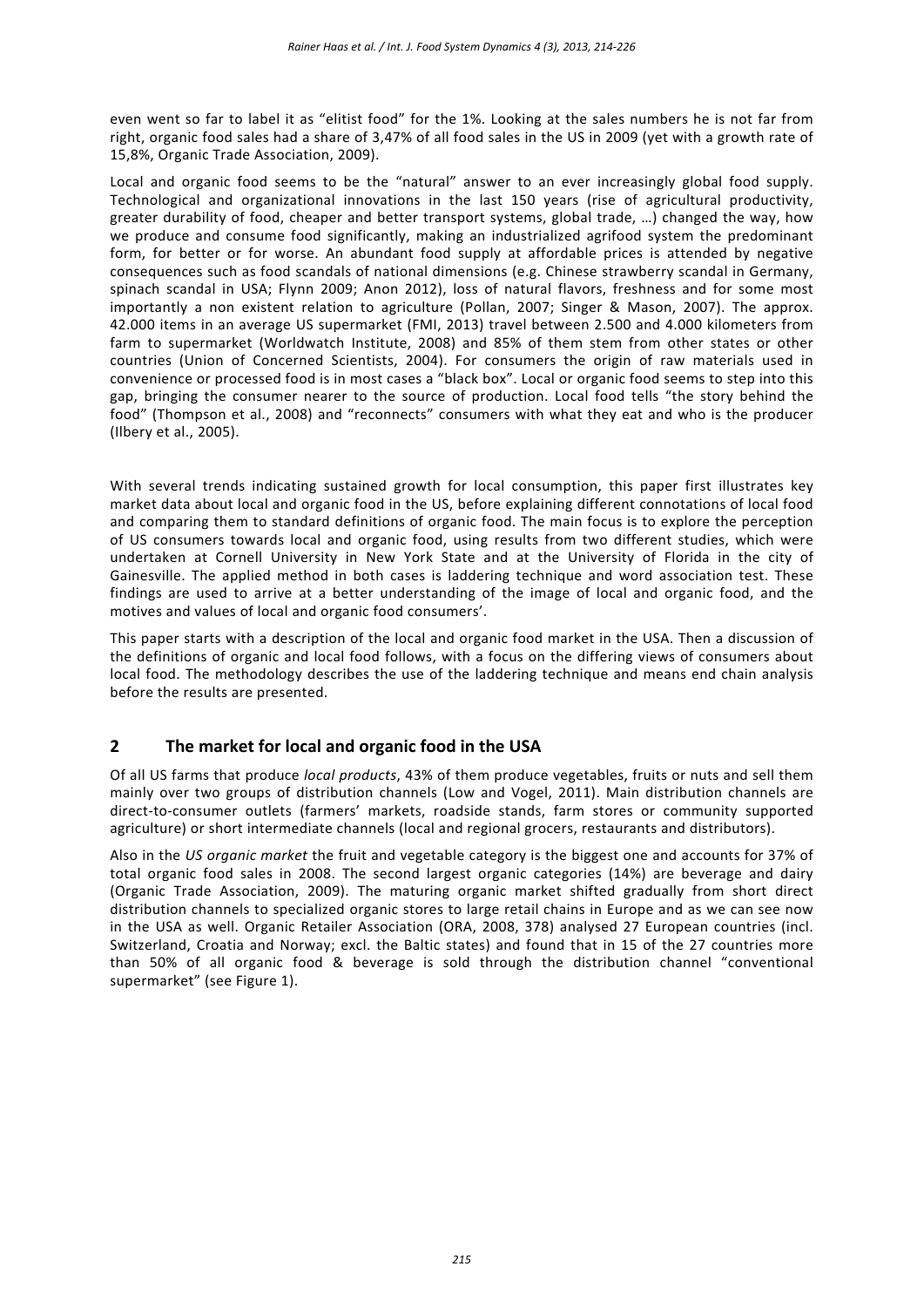

**Figure 1**. Market shares of organic food and beverage sales of different distribution channels (own chart, source: ORA, 2008 und OTA, 2009); \*Conventional retail USA contains conventional mass-market retailers and national natural food chains

For the US market only estimates of the Organic Trade Associations are available. Different to the European retail landscape there are nation wide operating "natural" retail chains such as Trader Joe's or Whole Foods, former with estimated \$2,6 Bn. and later with \$6,8 Bn. annual sales in 2007 (Howard, 2012). They are not comparable to the 100% organic supermarket chains, which are operating in Europe. The term "natural" is insofar fuzzy as it allows the retailers to sell organic products and other "natural" products as well. The Organic Trade Associations estimates for 2008 that conventional mass‐market food retail chains account for one third of organic food and beverage sales, the same amount as national natural food chains. Regional natural food chains and independent health food stores account for 10% of organic sales (see Figure 1; Organic Trade Association 2009, 4).

Organic food price premiums of 30% and more compared to conventional food (Haas et al. 2010a, 33) provide enough incentive for discount retail chains like Walmart in the USA or Aldi in Europe to enter this market and offer organic products often cheaper than their competitors. Many of the most successful organic brands in Europe are private labels (Haas et al., 2012) and a similar development can be seen in the US, for e.g. Safeway introduced "*O Organics"*, Walmart "*Great Value*" and "*Parent's Choice*", Target "*Archer Farms*" (Howard, 2012). In fact what we see now is a split into a "mass organic market" and an artisan "premium organic market". The tendency towards an organic mass market with the threat of conventionalization of organic farming could bring consumers to look for alternatives like local, sustainable or "slow food".

Compared to organic food brands the situation of local food in the USA is more complex due to a different legal framework, which is the result of different political and cultural views and historical pathways. Organic food and agriculture is more strictly regulated than local food. In 1990 the "Organic Food Production Act OFTA" was the legal foundation to implement national standards for organic agriculture and organic food. In 2002 the USDA implemented the "National Organic Program NOP" (Gold, 2007, s.p.), which led in Feb. 15, 2012 to an US EU organic equivalence agreement. In addition local food in the USA is regulated mainly over trademark law. There is a variety of trademarks connected to specific geographical locations such as "Philadelphia Brand Cream Cheese" or Lea & Perrins "Worcestershire Sauce" or the brand "Tabasco" belonging to McIlhenny (Giovannucci et al., 2010). Worcestershire is a county in England and Tabasco is a state of Mexico, both parts of brand names owned by US companies. These examples show that trademark law may be a mean to protect intellectual property for companies but not necessarily a mean to help consumers identify local food.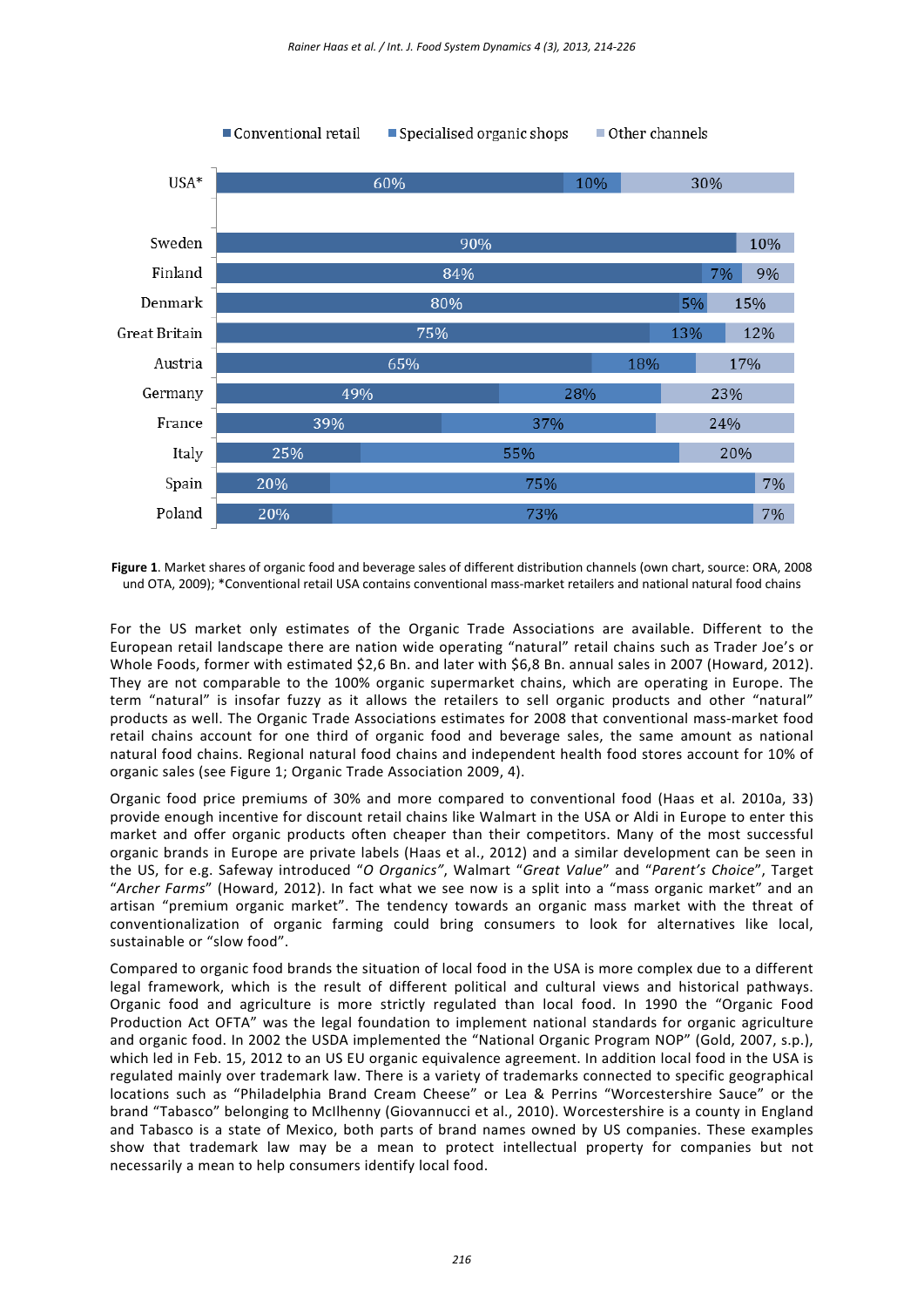Yet there are examples of local food products, which are strongly associated with a geographical location in the USA. Wisconsin Cheddar Cheese is a trademark owned by the Wisconsin Milk Marketing Board (Patel et al., 2009). Florida oranges, Vidalia onions or Idaho potatoes are certification marks based on legal state regimes like the 1949 Florida Citrus Code, the Georgia's Vidalia Onion Act 1986 or the Idaho Potato Commission in 1937 (Giovannucci et al. 2010, 98). In September 2008 the USDA implemented a Country of Origin Labeling (COOL) on specific not processed food categories (ranging from muscle cut and ground meat for beef, veal, pork, chicken, lamb, goat, over wild fish to fresh and frozen fruits and vegetables and different nut varieties. COOL "is a labeling law that requires retailers, such as full-line grocery stores, supermarkets, and club warehouse stores, to notify their customers with information regarding the source of certain foods" (AMS 2012).

The described situation shows that different to organic food with a clear national and supranational regulatory framework in place, a comparable legal framework for local food is not in place. Despite the growing demand for local food it is not easy for consumers to find local food, because the variety and supply of local food is way bigger than the existing trademarks and certification marks are covering.

### **3 Defining organic food and local food**

Organic farming and organic food are terms, which are clearly defined and legally regulated, which is not the case for "local food". In accordance with the official IFOAM definition the USDA National Organic Standards Board defines organic agriculture by addressing

- environmental ("…ecological production management system that promotes and enhances biodiversity, biological cycles and soil biological activity" (Gold, 2007))
- production process ("…products produced under the authority of the Organic Foods Production Act" (Gold, 2007))
- health and social responsibility issues ("The primary goal of organic agriculture is to optimize the health and productivity of interdependent communities of soil life, plants, animals and people" (Gold, 2007))

Local food has neither a clear environmental, neither production process nor health related definition, which can be a barrier for marketing (Hingley et al., 2010). In the 2008 Farm Bill the US Congress states that to be considered as "… *locally or regionally produced agricultural food*" the *total distance* has to be less than 400 miles from its origin or it has to be within the State in which it is produced (Martinez et al., 2010). Besides the attempt of the US Congress to define the range of within one can speak of "local food", there is no generally valid or one-size-fits-all definition of "local food" and there is even no common agreement on the distance between production site and location of consumption.

Some authors refer to a radius of varying size of the "local food shed". Thompson et al. (2008) defined for San Francisco an area of a 100‐mile radius around the Golden Gate Bridge to be defined as local food. Winterton (2008) defined it even narrower with 30 miles. The New Oxford Dictionary defines a "locavore", as a local resident who tries to eat only food grown or produced within a 100-mile radius. Pirog and Rasmussen (2008) reported in their survey that 66% of US citizens see local food within a range of 100 miles or less. One third sees local from their state or region.

Some use *political borders* as the defining criterion. Darby et al. (2003) found in their study about locally produced strawberries, that the state boundaries serve to define local food. But according to Brown (2003), consumers of the southeast Missouri defined local as exactly from that area and not from the whole state of Missouri. Consumers of Wisconsin defined local food even more divers. Some defined it as being within 6 to 7 hours of drive, others as produced within the State, others within the State and surrounding States and some accepted even the area of the USA as local (Zepeda and Leviten‐Reid, 2004). Ibery and Maye (2005) illustrate the complexity of the term "local food" on the example of the United Kingdom. Depending on *who* you ask, local is seen as a smaller or wider geographical area:

"For a number of surveyed retailers, 'local food' equates to the county level, while others use descriptors such as 'Scottish' or 'British' produce. Respondents also use distances such as 'within 20miles', 'within 30 miles', 'within 50 miles' and 'within 100 miles', and often use the words local and regional interchangeably. It is, in short, an elastic concept. Indeed, population density is important […] because what counts as 'local' in [some] very sparsely populated areas […] may be very different from what is considered 'local' in a less sparsely populated county […]. Elsewhere, Morris and Buller (2003, 565) refer to this as 'flexible localism', with retailers using 'local' in very fluid terms, determined by the need to source supplies from 'local enterprises' that may be 25 miles away or somewhere in Britain" Ibery and Maye (2005).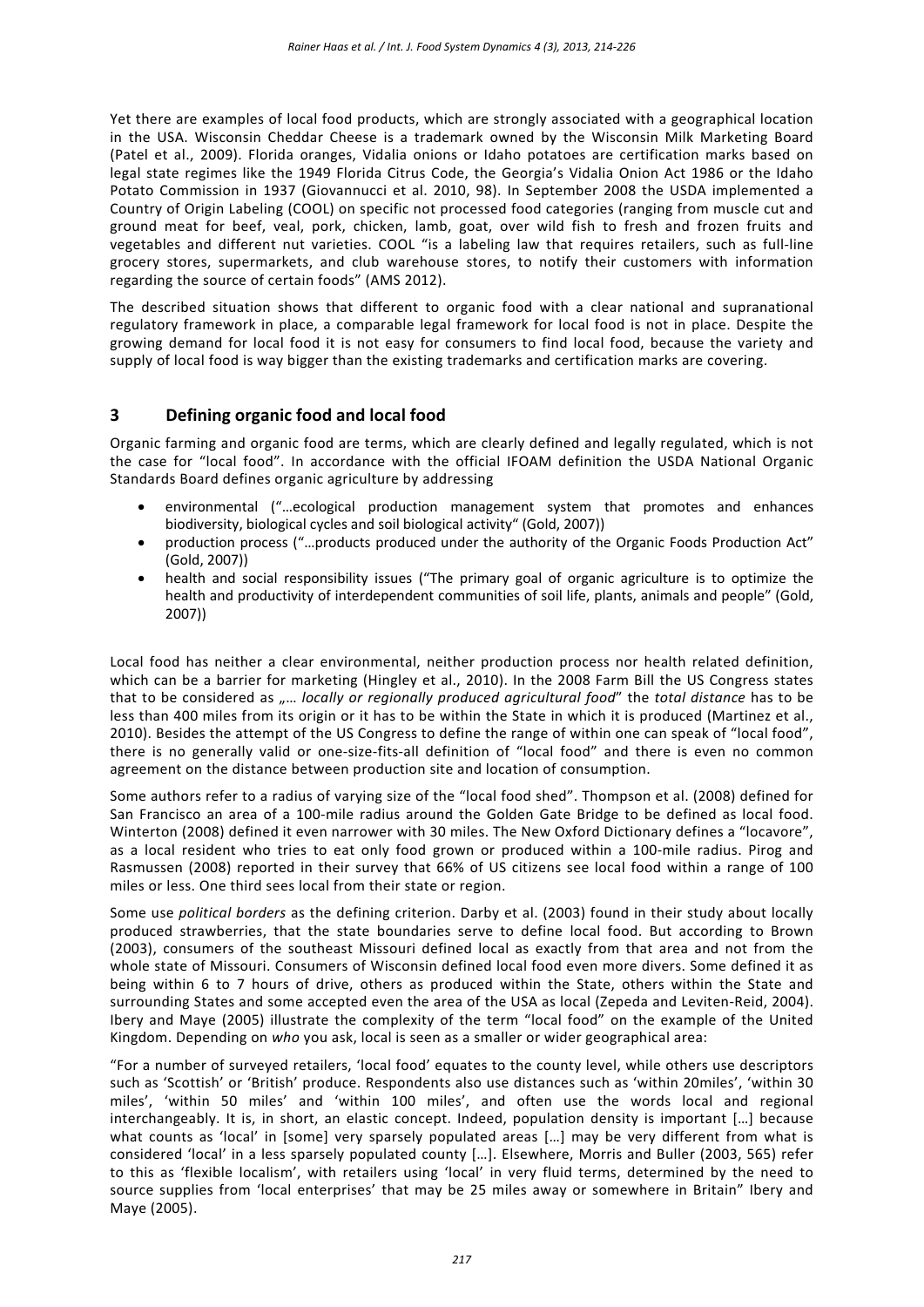This "flexible localism" seems to be a global phenomenon. Haas et al. (2010b) report similar perceptions of regional organic food in Austria. While for managers and owners of specialized food stores a regional food product is a product purchased in a region in its narrow sense. A region is recognized as having a distinctive identity on the basis of its social and/or economic and/or natural characteristics. Managers from conventional supermarket chains see a regional organic product in a wider geographical sense, basically of Austrian origin. But managers of retail chains located in Vienna define it even bigger. It's regional if it stems from a radial area encompassing neighboring countries, such as Czech Republic, Slovakia or Hungary (Haas et al., 2010b); a definition, which reflects the common historical and cultural grounds of the Austrian‐Hungarian Monarchy. In that sense "local" would have a specific cultural and historical meaning (see also the Basque country laying in France and Spain). It definitely carries a *community aspect* demonstrated by size and scope of Community Supported Agriculture in the USA.

The divers approaches show that local food is a multi-layered phenomenon. In its core we find the geographical distance, which some define radial, some use linear distance measures, others political borders. Then there is a layer for specific natural conditions, weather, climate, precipitation and soil conditions. And last but not least there are intangible layers of social identity, community related aspects, cultural heritage or artisan knowledge of specific production processes. This inclusion of human and natural factors is indirectly reflected in the Agreement on Trade‐Related Aspects of Intellectual Property Rights (TRIPS, article 22) for Geographical Indications: "… identify a good as originating in the territory of a Member, or a region or locality in that territory, where a given quality, reputation or other characteristic of the good is essentially attributable to its geographical origin" WTO (1994).

The EU council regulation (EC, 2006) No. 510/2006 regulating protected designation of origin and protected geographical indication emphasizes the human and natural aspect much stronger than TRIPS:

"… 'designation of origin' means the name of a region, a specific place or, in exceptional cases, a country, used to describe an agricultural product or a foodstuff:

- originating in that region, specific place or country,
- the quality or characteristics of which are essentially or exclusively due to a *particular geographical environment with its inherent natural and human factors, and*
- *the production, processing and preparation of which* take place in the defined geographical area" EC (2006).

Thompson et al. (2008) uses the term "provenance" of local food in the same sense like it is used for art objects to identify its authenticity. There seems to be a time line for local food, which is relevant because it influences the connotation of it. At the beginning it is simple "local food", having its merits from the nearness, maybe the community character, maybe some sustainable or organic production method. Maybe later a savvy entrepreneur adds a specific artisan processing method to this local food. Other small companies nearby imitate him and apply the same process. Combined with the specific natural and human conditions and with the time it needs to gain reputation *outside* of the 100 miles radius, after 20, maybe 50 or 100 years, this simple local food becomes "provenance food", inheriting intangible credence attributes – it became a "locality product" (Ilbery and Maye, 2006), known and appreciated outside its original food shed.

## **4 Methodology**

Two separate surveys with consumers from two different locations in the USA were done. Local food consumers were interviewed in Gainesville, Florida and organic food consumers in Ithaca, New York. In both surveys consumers took part in semi‐structured qualitative interviews, containing a word association test and laddering interviews. Laddering interviews are a tool for means-end chain analysis. The meansend chain describes the cognitive structure of consumers by linking specific product attributes with consequences of product use and the values standing behind these consequences. So the means-end chain approach delivers insights into consumers' motivations for purchasing products by linking consumers' needs with product characteristics (Zanoli and Naspetti, 2002, 644). For understanding means‐ end approach, thinking of consumers' decision making as a problem-solving process can be helpful. To make a decision and to reach an "end", consumers are setting a course of actions, i.e. means (Reynolds and Whitlark, 1995, 9). Reynolds and Gutman (1988) suggest a stage process for measuring means‐end chains. It starts with the selection of most relevant product attributes for consumers. Then an in‐depth interview, the so-called "laddering", is used to find out how consumers link product attributes to consequences and values. Further a hierarchical value map (HVM) is developed (Zanoli and Naspetti, 2002, 645). In our surveys free elicitation was used to collect the product attributes. The mentioned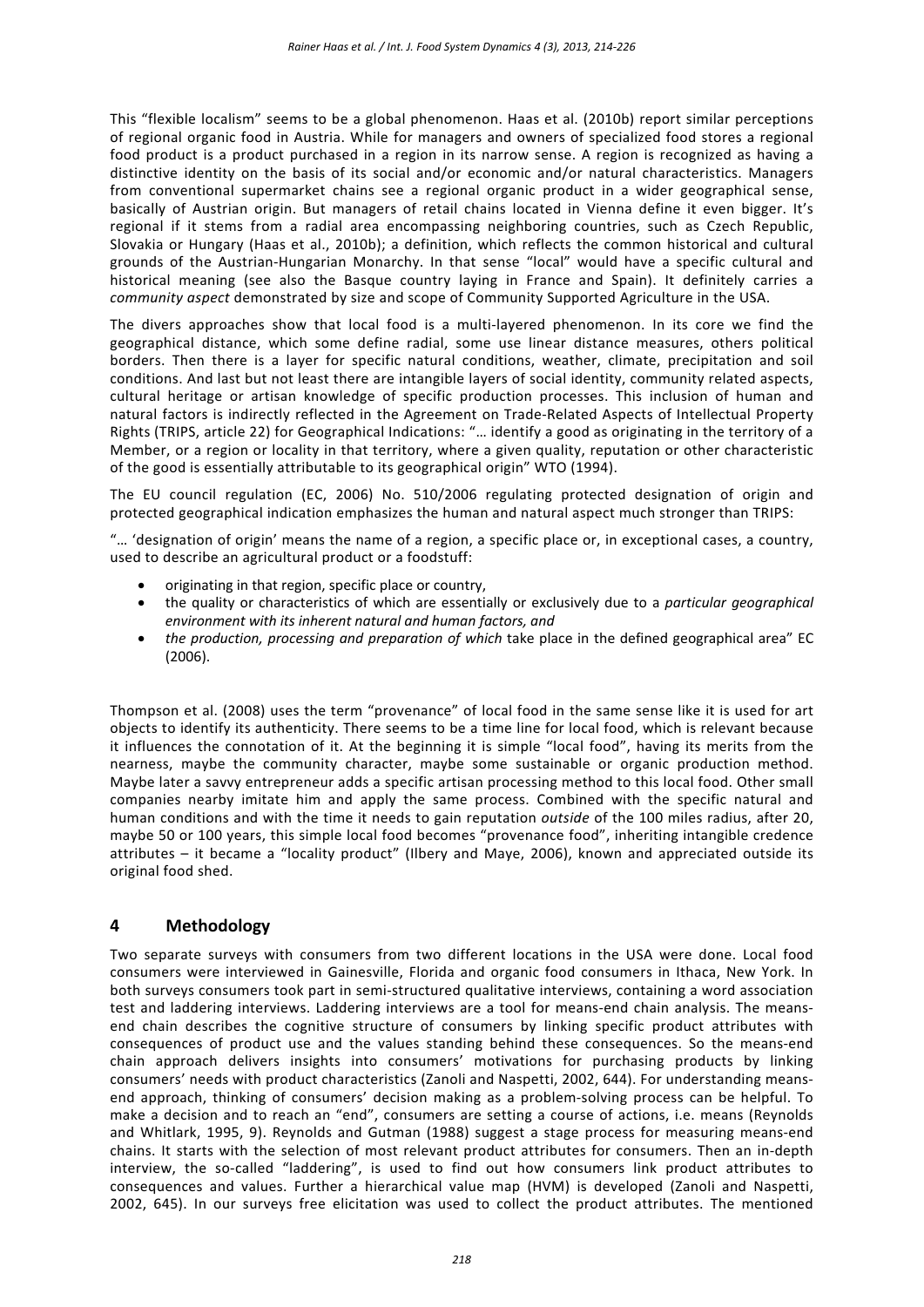attributes were ranked by participations, starting each laddering interview in the order of importance.

The technique of word association is a projective technique. Projective techniques have been used to help reveal non‐conscious processes such as consumer attitudes and feelings that would not be necessarily discovered by more straightforward questioning (Steinman, 2009). In the word association technique, the respondent is given a word of interest (e.g. "local food") and asked to respond to the first thing that comes to mind. The association can be a picture, a thought or a word. The word of interest can generate many associations, which reveals consumer' attitudes, images and beliefs about a specific topic. It does not require necessarily a big sample. Analyzing a small number of answers is possible, as did Roininen et al. (2006) in their research about consumers' perception of local food in Finland with samples of 25 and 30 persons.

The interviews in Ithaca, NY, took place in a local supermarket called 'Greenstar' and in downtown Ithaca between March  $3^{rd}$  and March  $18^{th}$  2011. A small number of interviews were performed in cafes and neutral places after making an appointment. In all of the mentioned places people had time and were able to sit down during the interviews. The interviews in Gainesville, Florida, took place downtown at the Gainesville Union Street Farmers' Market.

| <b>Description of Samples</b> |                                                                                |                                                                             |  |  |  |
|-------------------------------|--------------------------------------------------------------------------------|-----------------------------------------------------------------------------|--|--|--|
| Sample Size                   | Organic Food Sample, Ithaca, NY<br>50 for association test, n=25 for laddering | Local Food Sample, Gainesville, FL<br>42 for association and laddering test |  |  |  |
| Gender                        | 52% female, 48% male                                                           | 64% female, 36% male                                                        |  |  |  |
| Age                           | Ranging from 18 to 65, average age 37 years                                    | Ranging from 18 to 25, average age<br>24 years                              |  |  |  |
| Education                     | 34% High School, 54% university degree, 12%<br>other                           | 48% High school, 54% university<br>degree, 8% other                         |  |  |  |

**Table 1.**

For the organic sample we also measured the household size and life cycle phase. Family members with kids represented 48% in the organic sample.

# Life cycle phase



## Household size



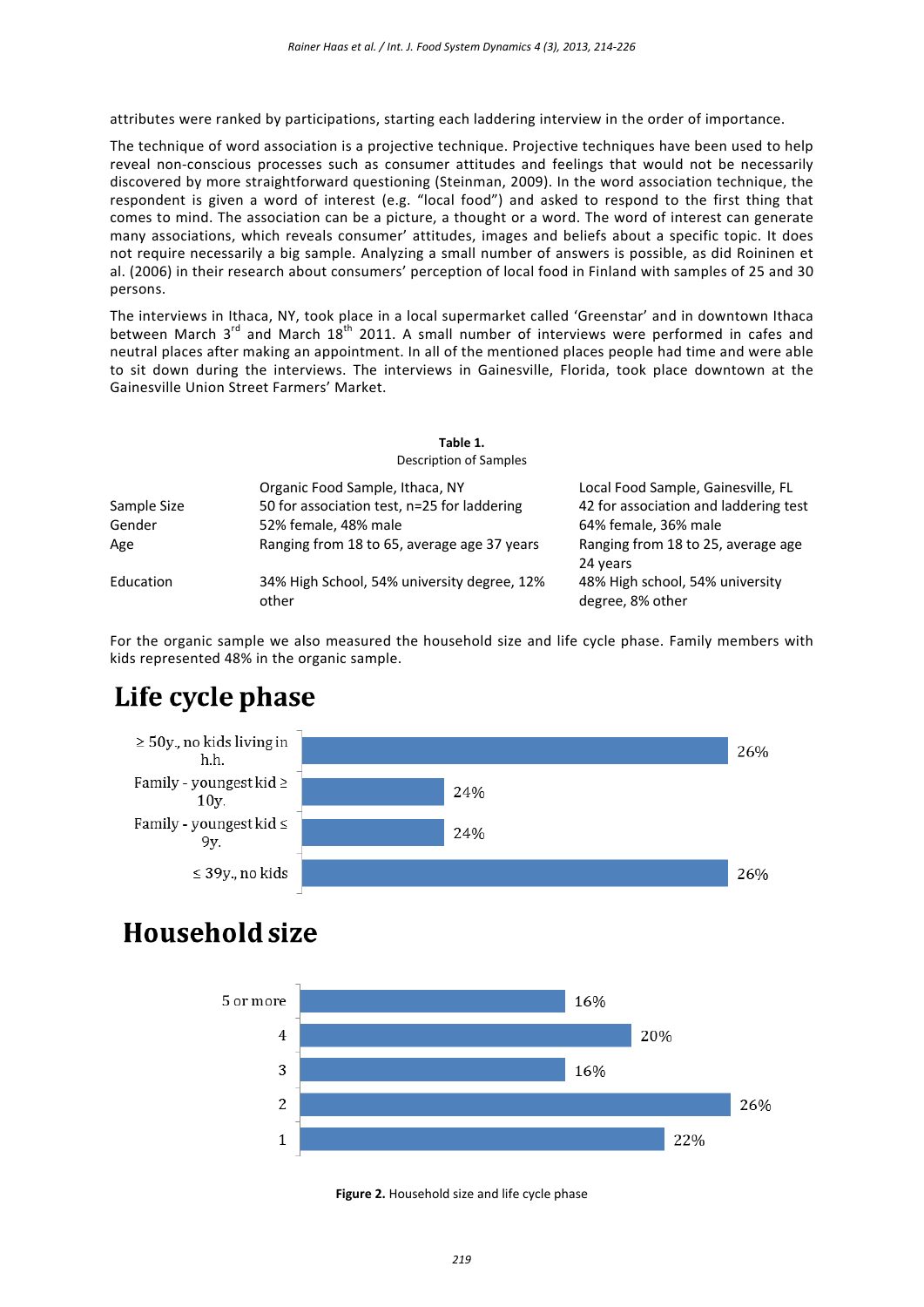Moreover, interviewees were asked some additional questions in following categories:

- Share of shopping of organic food / local food
- Knowledge about organic labels / local food labels
- Geographical area of local food

### **5 Results**

Concerning the share of organic or local food shopping the two samples show different patterns. In the organic food sample there are 50% of consumers spending more than 50% of their food shopping for organic food. Compared to the approx. 6% of market share of organic food of all food sales, this shows that our sample consists of a more than average share of organic food heavy users compared to the rest of the population. The local food sample represents a more equal distribution of spending for local food (see Figure 3).



**Figure 3.** Share of organic (n=50) and local food shopping (n=42)

There was a very high knowledge of the USDA organic food label. 46 of the 50 respondents knew the USDA organic food label. We additionally asked about the knowledge of correct organic food labels. We showed them six labels and asked them to pick the two correct ones. The phrases were 100% organic, all natural, organic, locally grown, eco farmed and 100% natural. 48 of 50 interviewees picked the first correct phrase "100% organic" and 46 of 50 interviewees picked the second correct phrase "organic".

Because there is a variety of local food labels we asked the local food sample if they knew any label for local food. The answers were 50% yes and 50% no. Further, a picture of the logo "Fresh from Florida" was presented to them with the question: Do you know this label? Taking into account that the survey was conducted in Florida, a share of 36% of respondents knowing this label seems pretty low. We further asked "Can you name any label for local food?" 50% of the respondents could name a local food label. The respondents mentioned a variety of labels; some of them were names of products, names of farms, names of processors or distribution outlets, such as:

- "Florida's Natural" juice (a brand of orange juice that is sold by a Florida citrus agricultural cooperative)
- Farms involved in local food marketing
- The name of chefs making tempeh (a vegetarian dish) in Gainesville
- "Greenwise", an organic store brand of the supermarket chain Publix
- "Organic Coffee Roasters", which is located in Gainesville and imports fair trade and organic coffee that is subsequently roasted in Gainesville
- the farmers' market
- Ward's, which is a family operated grocery store committed to purchasing local produce.

What is interesting is that 5% of the users mentioned the name of an importing company as a label for local food (Vigo). It sells basmati rice from Thailand and couscous from Morocco. The perception of local food here is mixed with the perception of provenance products from overseas.

Results from the question regarding the geographical distance to be considered local, are summarized in Figure 4. This was an open question without predefined categories to answer. The majority of the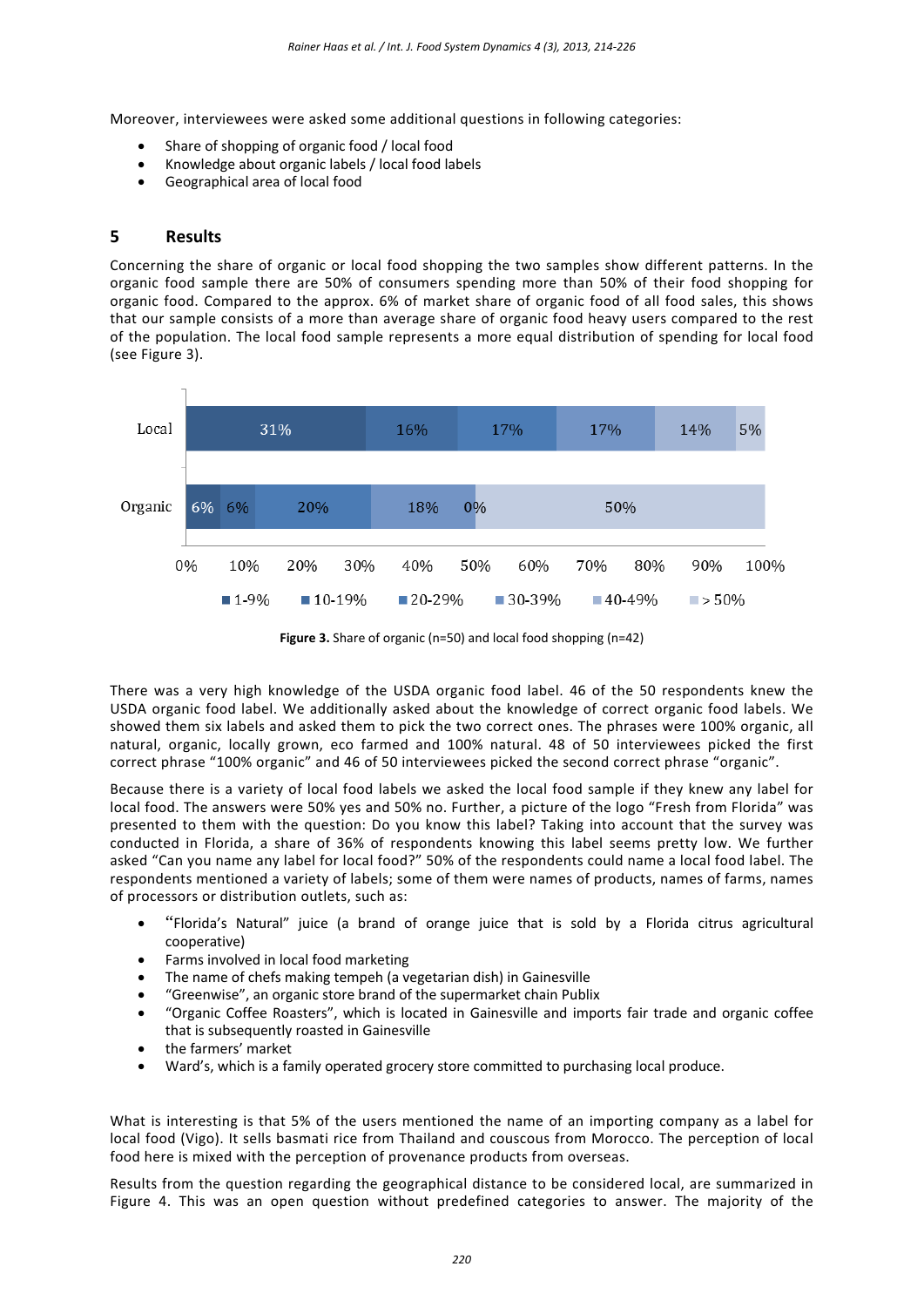respondents  $({}^{1}_{3})$  said it should be produced in the State of Florida. The second most answer was that the product has to be produced within 100 miles of Gainesville (26%), and the third most answer mentioned the political county of the city in which the survey took place (21,4%).

# How far does "local" go?



**Figure 4.** Geographical area of local, n = 42

The variety of the answers concerning local food labels and the geographical distance of local food illustrate the diversity of the meaning of local food to consumers.

### **5.1 Word associations for local food and organic food**

To better understand the meaning and associations with local food we asked the respondents: "when you think about local food, what comes spontaneously into your mind?" In general, the meaning of local food is positive ("happy cows," "smiles," "genuine love," etc...).

| Word association test results for local food |                                   |                   |  |  |
|----------------------------------------------|-----------------------------------|-------------------|--|--|
| <b>Themes</b>                                | Some constitutive words           | Proportion of the |  |  |
|                                              |                                   | answers           |  |  |
| Fruits, vegetables, flowers                  | Produce, tomato, strawberries     | 16.3%             |  |  |
| Farm, farmers, animals                       | Farmers in hats, happy cows       | 15%               |  |  |
| Organic                                      | Organic                           | 13.8%             |  |  |
| Landscape                                    | Rows of crop, pasture             | 8.6%              |  |  |
| Fresh                                        | Freshness, fresh                  | 8.6%              |  |  |
| Local food venues                            | Farmers' market, coop, stands     | 7.5%              |  |  |
| Community                                    | Community, friends                | 7.5%              |  |  |
| <b>Happiness</b>                             | Smiles, happiness                 | 5%                |  |  |
| Hard working                                 | Hard working, have to be cautious | 3.8%              |  |  |
| Green, colors                                | Green, colors                     | 3.8%              |  |  |
| Animal productions                           | Meat, fish, honey                 | 2.5%              |  |  |
| <b>Environmental awareness</b>               | Environmental awareness, hippie   | 2.5%              |  |  |
| Good cause, integrity                        | Good cause, integrity             | 2.5%              |  |  |
| Ward's                                       | Ward's                            | 1.3%              |  |  |
| Crisp                                        | Crisp                             | 1.3%              |  |  |

| Table 2.                                     |  |
|----------------------------------------------|--|
| Word association test results for local food |  |

Concerning the associations local food stands mainly for fresh produce and flowers. Moreover, images of farms, farmers, happy animals (animal welfare) are strongly associated with local food and in third position organic was mentioned, which illustrates the overlapping of local and organic food. Beauty of landscape, freshness, the community aspect and happiness were strong associations of local food.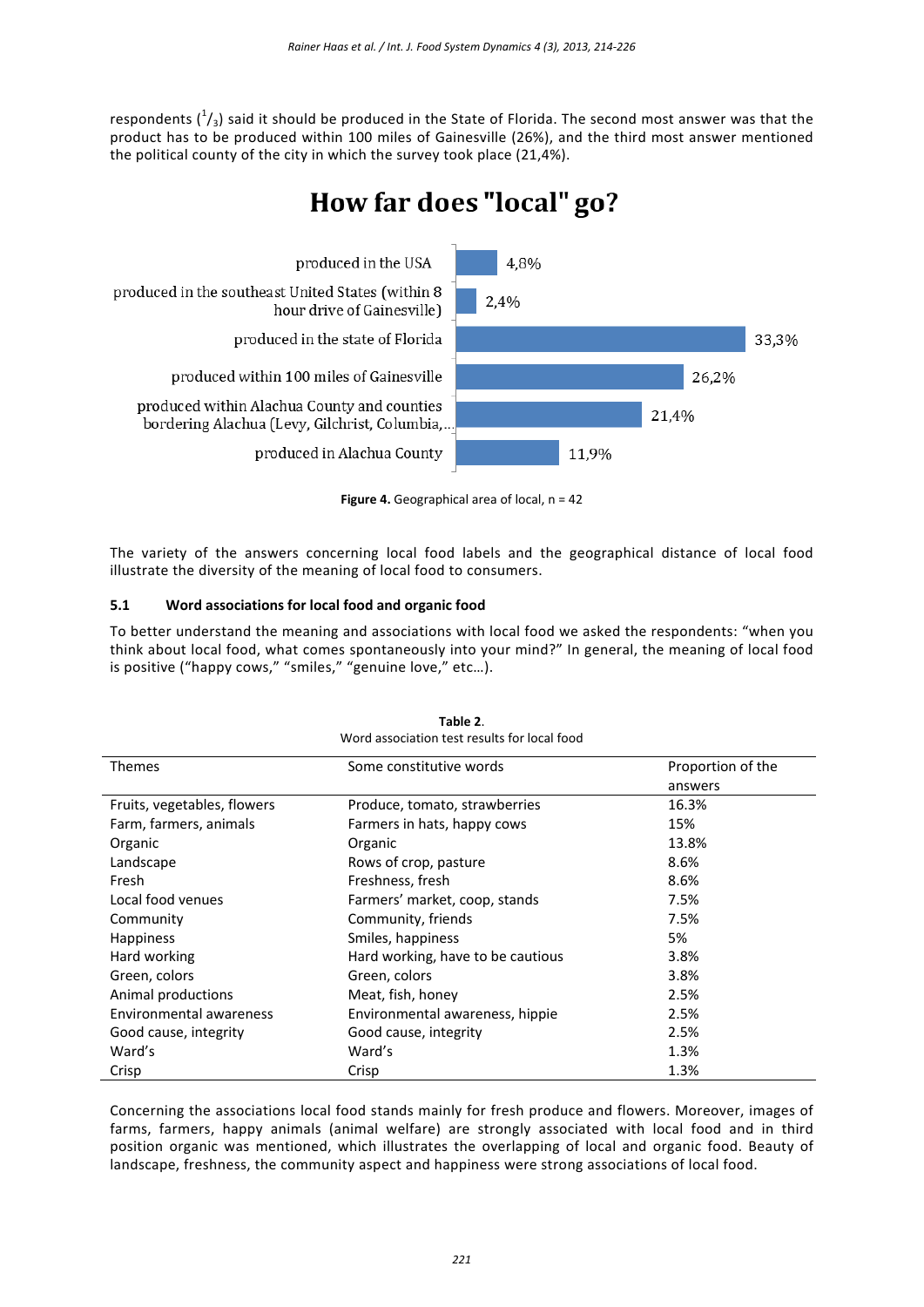| <b>Themes</b>              | Some constitutive words                                                                 | Proportion of the |
|----------------------------|-----------------------------------------------------------------------------------------|-------------------|
|                            |                                                                                         | answers           |
| Healthy                    | Nutritional value, strengthen immune system,<br>balance, alive, vital, natural          | 23%               |
| Better production methods  | More natural & less processed, more<br>sustainable, better animal feed, no GMOs         | 22%               |
| Food                       | Fresh, fruits, veggies, dairy, cheese, meat,<br>better packaging, higher price, no GMOs | 16%               |
| Organic farmers/farms      | Beautiful farms, supporting farmers, local,<br>standards                                | 13%               |
| No chemicals               | No fertilizers, pesticides, no poison, natural,<br>only water sun and soil              | 11%               |
| Better for the environment | Less pollution, less waste, nature                                                      | 8%                |
| Taste                      | Tastes better                                                                           | 6%                |

**Table 3.** Word association test results for organic food

Main associated categories for organic food are: "healthy", "better production methods" and "food". Healthy nutrition and the health factor were the main associations organic consumers made. Balancing live, being vital and to strengthen the immune system were mentioned by more than 30% of the respondents. Personal health and the health of the family, nutritional value and natural are important associations consumers made too. In the category "better production methods" interviewees associated mostly more sustainable processing, less processed food and natural way of production (more than 30% of respondents). In addition to that, also better animal feed and no use of GMO's in production was mentioned.

An important category is also 'food'. More than 30% of participations associated different kind of products like milk & cheese, veggies and fruits. Further the 'fresh' factor was also mentioned by more than 30%. Better packaging of food products, especially less or no plastic was associated with organic food too (10‐20%). Regarding food also pureness and no GMO's in food were mentioned (10%). But also the negative fact of higher prices was associated with organic food a couple of times (10%).

Most associations made in the category "organic farmers/farms" were regarding beautiful farms and nature (more than 30%). But also supporting of organic farmers was mentioned, especially local farmers and standards farmers have to follow were mentioned.

"No chemicals" was an association interviewees often made with organic food, too. No chemical fertilizers, pesticides, poisons, etc. and only natural inputs were mentioned by more than 30% in this category.

In addition to that, "better for the environment" was also an association made by organic consumers who mentioned, for example, "less waste and pollution and better for the nature".

### **5.2 Hierarchical value maps for local food and organic food**

The following Figure 5 shows the hierarchical value map (HVM) of organic food consumers. 25 respondents generated 63 ladders. A ladder represents a sequence from product attribute to consequences to values. The average elements per ladder of the organic HVM are 4 and in average one respondent produced 2,5 ladders. The cut‐off level is 3, which means that only links (direct and indirect) between categories that are at least listed three times are taken into account for the graphical display. Looking at the HVM of organic food consumers there are three obvious ladders: one for *health*, one for *environment* and one *for supporting organic farmers*.

The *health ladder* leads from the most important attribute "healthy", which is strongly linked with the consequence of "preventing diseases" and the value of "health", which itself leads to "quality of life". "Healthy" and "no chemicals" are also related with the consequence "fewer intakes of harmful substances", which also leads to the value of "health".

The *environment ladder* starts with "good for the environment/the planet". The strongest linkage from there is found to the consequence "protecting the environment", which connects with the value "caring for the future", "health" and "environmental health".

The *support for organic farmers ladder* starts with the attribute "supporting organic farming" and leads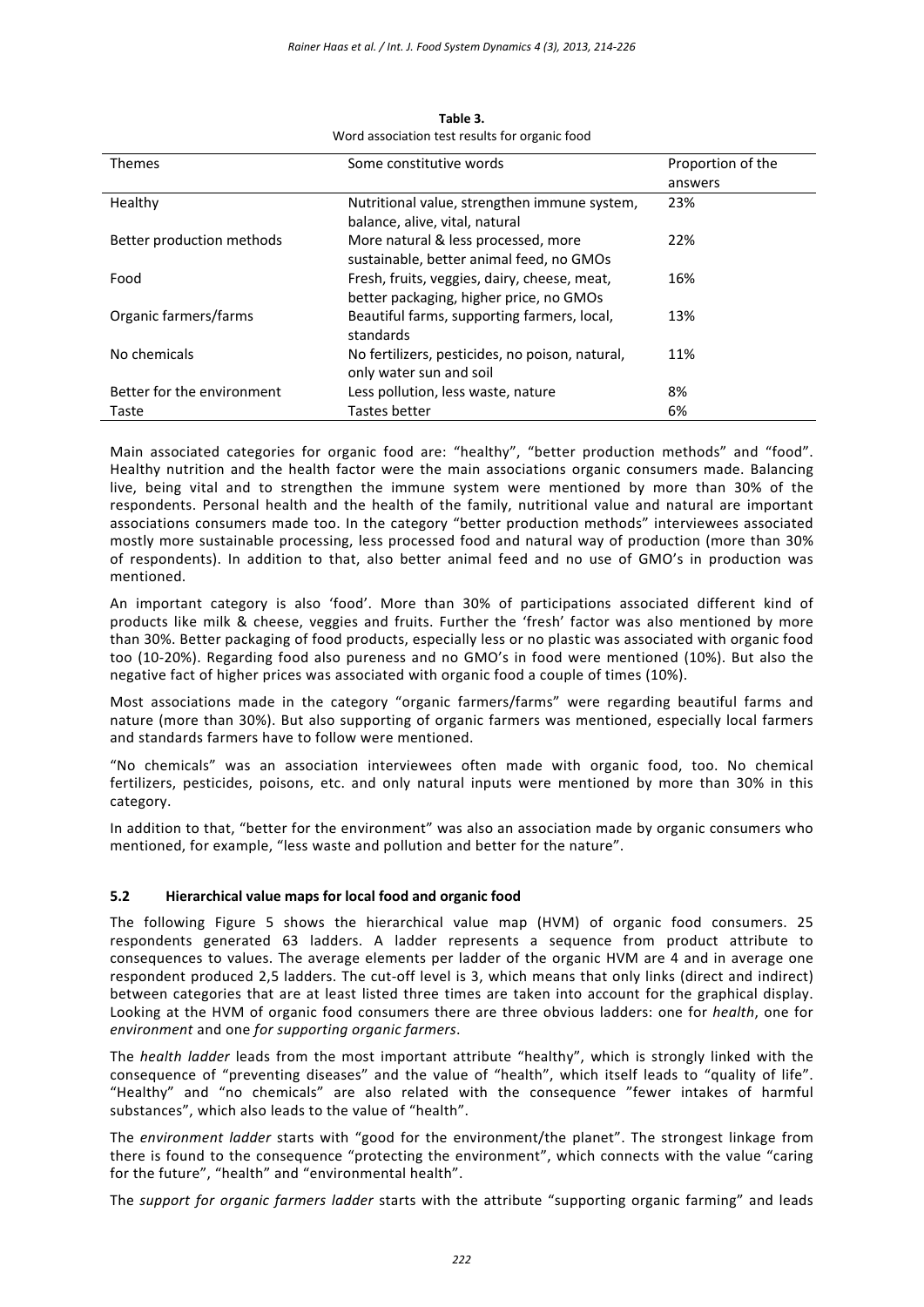from the consequence "supporting organic farmers" to the value of "health of community".

For a better comparison "better production methods" and "more flavor/better taste", attributes mentioned very often, are displayed even though connected consequences and values varied too much between interviewees to be presented in the HVM.



**Figure 5**. Hierarchical value map organic food consumers

Figure 6 shows the hierarchical value map of *local food* consumers. 42 respondents generated 69 ladders. The average elements per ladder are 2,8 and in average one respondent produced 1,6 ladders. The cut‐off level again is 3. The most important product attributes mentioned were "natural production" (n=23), "fresher" (n=17) and "alternative to mass production" (n=15). Five respondents mentioned that local food is more affordable.

Looking at the HVM of local food consumers there are two obvious ladders, one for *health* and one for *supporting/belonging to the local community*. The strongest ladder (health) is leading from the attributes "alternative to mass production", "fresher", "natural production" and "better looking products" to the functional consequences of having healthier and tastier food. The link between the attribute "natural" and the consequence "healthier" is very strong, which means that this reasoning has been evoked many times during the interviews. Fresher food also leads to a "healthier" diet. And even more important, "fresher" food results in "tastier" food. All together, this leads finally to a healthy lifestyle and a good quality of life. Related to the terminal value of "good quality of life" is the value to "protect the environment".

The *community ladder* starts with the attributes "alternative to mass production", "natural production" and "communication with farmer" and leads then to the consequences "support for the local economy" which contribute to the values of "belonging to the local community", of "human accomplishment" and "good quality of life".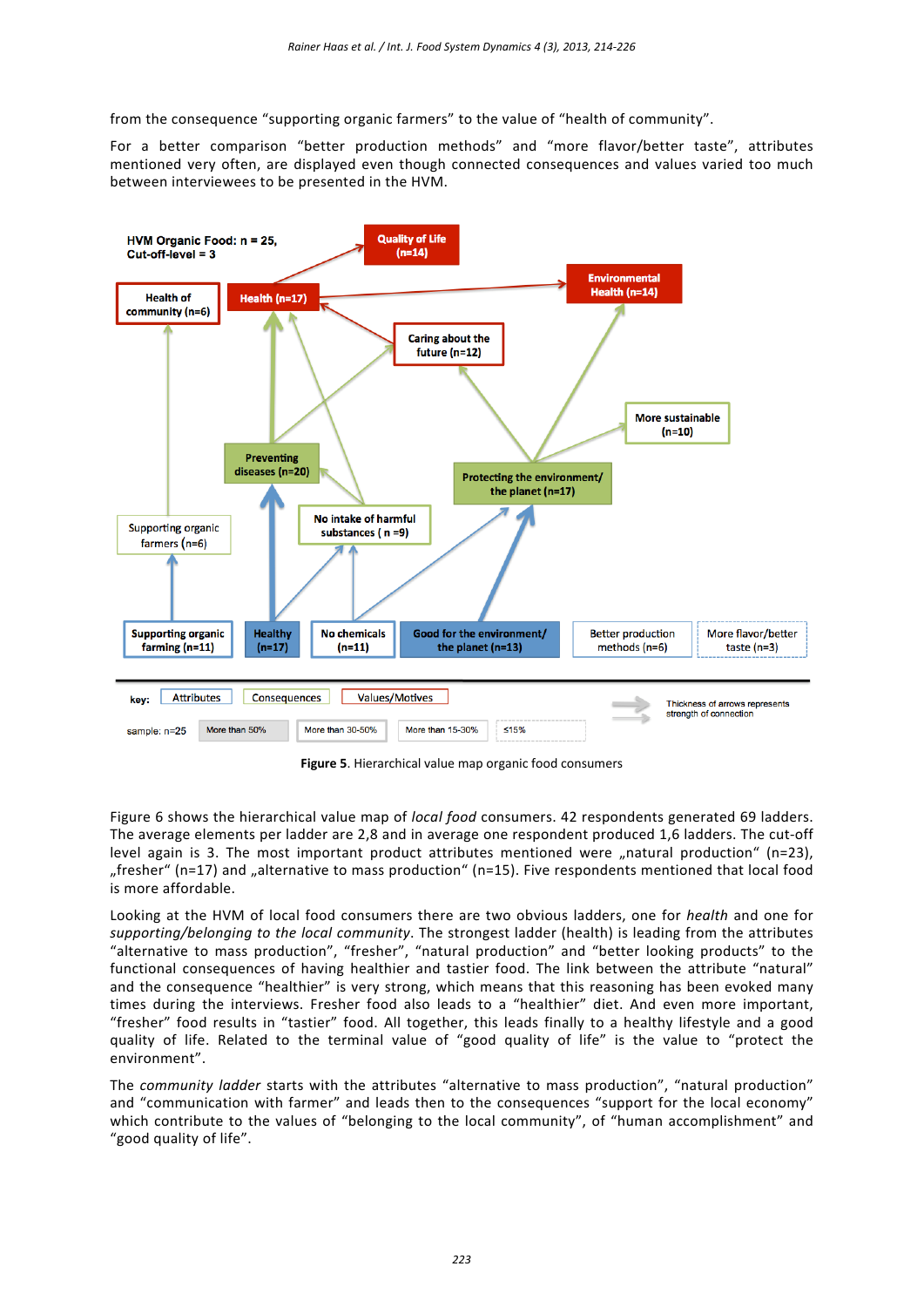

### **6 Discussion**

Compared to the organic sample the local food respondents produced shorter (2,8 versus 4 elements) and less ladders (1,6 versus 2,5). This might be due to the higher share of heavy users (more than 50% bought more than 50% of organic food). A second reason may have been the place of the interviews. Organic food consumers were interviewed in a coffee shop and local food consumers were interviewed at the farmers' market on the street. Maybe the respondents were more relaxed in the coffee shop and had more time, leading to longer and more complex ladders.

The knowledge and awareness about organic food and organic labels seems to be better compared to local food. This is not surprising taking into account, that the organic food market is way better regulated and defined. Local food is a phenomenon, which generates a bigger variety of associations as our results show, supporting the view of a "flexible localism". Consumers asked to name labels of local food answered with names of products (Florida Natural), names of farms, names of processors (coffee roaster) or distribution outlets (famers' market). Some even mentioned products from Thailand or Morocco as local food. There is also no common ground for a concise geographical definition of local food. Our respondents mentioned distances (100 miles) and political borders spanning from the county to the state to the national borders of the USA. These results are in accordance with the findings in the chapter about defining local food. There are two extremes reaching from local food in its simplest form – a product from nearby – to provenance food, which is a complex food product carrying cultural aspects, artisan knowledge and attributes influenced by natural conditions.

The results of both word association tests for organic and local food support the hypothesis that local and organic food are telling a story of an agriculture which is the antidote to a globalized anonymous food supply chain. Picture of happy cows, beautiful landscapes and farmers, who you know, were mentioned.

The laddering interviews revealed the overlapping yet different cognitive structures with organic and local food. Organic food is connected strongly to health, the environment and the support of organic famers. Local stands also strongly for healthy food because it is seen as fresh and natural. But there is an even stronger social dimension, represented by the wish to support and belong to a local community. The environmental aspect is there too, but much weaker. It is interesting to see that besides the missing scientific evidence, consumers perceive organic and local food as healthier. Both hierarchical value maps deliver useful insights for future communication and marketing strategies of local and organic farmers.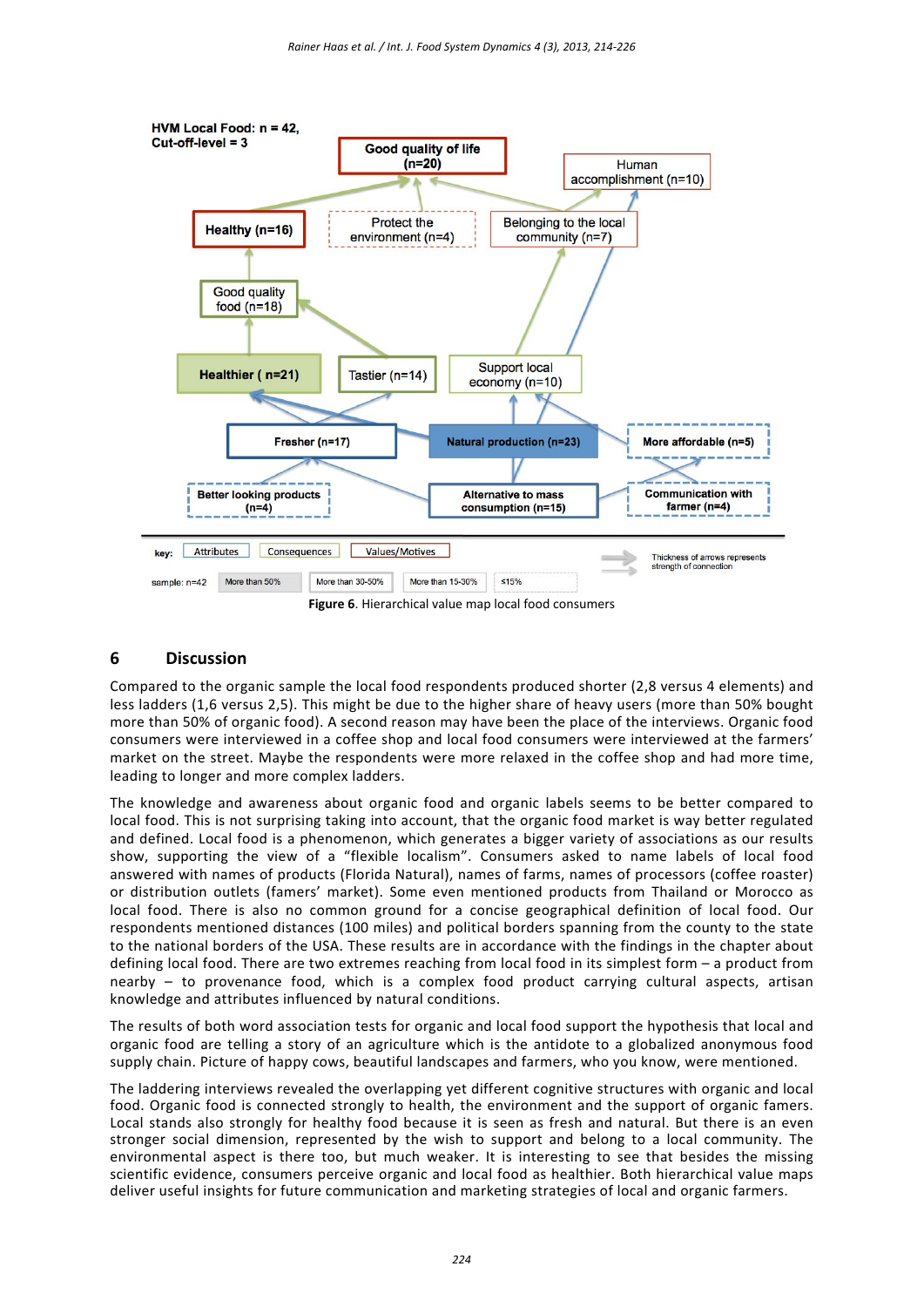#### **References**

- AMS, Agricultural Marketing Service of the USDA (2012). Letter to the industry representatives stating that COOL regulations remain in force. Available http://www.ams.usda.gov/AMSv1.0/getfile?dDocName=STELPRDC5097737 [Accessed February 13, 2014]
- Anon (2012). Frozen Strawberries Blamed for 11,000 German Illnesses | Food Safety News. (2012). Retrieved February 10, 2013, available at http://www.foodsafetynews.com/2012/10/frozen-strawberries-blamedfor‐11000‐german‐illnesses/ [Accessed February 13, 2014]
- Brown, C. (2003). Consumers' preferences for locally produced food: A study in southeast Missouri. *American Journal of Alternative Agriculture*, **18**(04): 213–224.
- Darby, K., Batte, M., Ernst, S., and Roe, B. (2008). Decomposing Local: A Conjoint Analysis of Locally Produced Foods. *American Journal of Agricultural Economics*, **90**(2): 476–86.
- Darnhofer, I., Lindenthal, T., Bartel-Kratochvil, R., and Zollitsch, W. (2010). Conventionalisation of organic farming practices: from structural criteria towards an assessment based on organic principles. A review. *Agronomy for Sustainable Development*, **30**(1): 67–81.
- De Wit, J., Verhoog, H. (2007). Organic values and the conventionalization of organic agriculture. NJAS -Wageningen. *Journal of Life Sciences*, **54(**4): 449–462.
- EC, COUNCIL OF THE EUROPEAN UNION (2006). Council Regulation (EC) No 510/2006 of 20 March 2006 on the protection of geographical indications and designations of origin for agricultural products and foodstuffs. Official Journal of the European Union.
- Flynn, D. (2009). Dole Spinach E. coli Outbreak | Food Safety News. Retrieved February 10, 2013, available at http://www.foodsafetynews.com/2009/09/meaningful‐outbreak‐7‐dole‐spinach‐e‐coli‐ outbreak/#.UReZ9OjrHK4 [Accessed February 13, 2014]
- FMI, Food Marketing Institute (2013). Supermarket Facts. Industry Overview 2012. Available at https://www.fmi.org/research‐resources/supermarket‐facts [Accessed February 13, 2014]
- Giovannucci, D., Barham, E., and Pirog, R. (2010). Defining and Marketing "Local" Foods: Geographical Indications for US Products. *The Journal of World Intellectual Property*, **13**(2): 94–120.
- Gold, M. V. (2007). Organic Production and Organic Food: Information Access Tools. Retrieved February 12, 2013, available at http://www.nal.usda.gov/afsic/pubs/ofp/ofp.shtml [Accessed February 13, 2014]
- Haas, R., Canavari, M., Pöchtrager, S., Centonze, R., and Nigro, G. (2010a). Organic food in the European Union: a marketing analysis. In: Haas, R., Canavari, M., Slee, B., Chen, T. and Bundit, A., (eds.): Looking east looking west: organic and quality food marketing in Asia and Europe. Wageningen Academic Publishers: Wageningen: 21‐46.
- Haas, R., Ameseder, C., and Liu, R. (2010b): Factors influencing purchasing decisions of Austrian distribution channel operators towards'made in China' organic foods. In: Haas, R., Canavari, M., Slee, B., Chen, T. and Bundit, A., (eds.): Looking east looking west: organic and quality food marketing in Asia and Europe. Wageningen Academic Publishers: Wageningen: 115‐126.
- Haas, R., Weaver, R., and Pöchtrager, S. (2012). Private Labels: A Strategic Tool for Retailers? In I. Briz, J; de Felipe (Ed.), *Food Value Chain Networks in the 21st Century* (pp. 225–252). Madrid: Editoral Agricola Espanola.
- Hingley, M., Boone, J., and Haley, S. (2010). Local Food Marketing as a Development Opportunity for Small UK Agri‐Food Businesses. *International Journal on Foody System Dynamics*, **3:** 194–203.
- Howard, P. H. (2012). Organic Distribution & Retail Structure. Retrieved February 10, 2013, available at http://www.msu.edu/~howardp/organicdistributors.html [Accessed February 13, 2014]
- Ilbery, B., Morris, C., Buller, H., Maye, D., and Kneafsey, M. (2005). Product, Process and Place: An Examination of Food Marketing and Labelling Schemes in Europe and North America. *European Urban and Regional Studies*, **12**(2): 116–132.
- Ilbery, B., Maye, D. (2006). Retailing local food in the Scottish–English borders: A supply chain perspective. *Geoforum*, *37*(3): 352–367.
- Low, S., Vogel, S. (2011). Direct and intermediated marketing of local foods in the United States. *USDA‐ERS Economic Research Report*, (128). Available at http://papers.ssrn.com/sol3/papers.cfm?abstract\_id=2114361 [Accessed February 13, 2014]
- Martinez, S., Hand, M. S., Da Pra, M., Pollack, S., Ralston, K., Smith, T., Vogel, S., Clark, S., Tauer, L., Lohr, L., Low, S. A., and Newman, C. (2010). Local Food Systems: Concepts, Impacts, and Issues. Economic Research